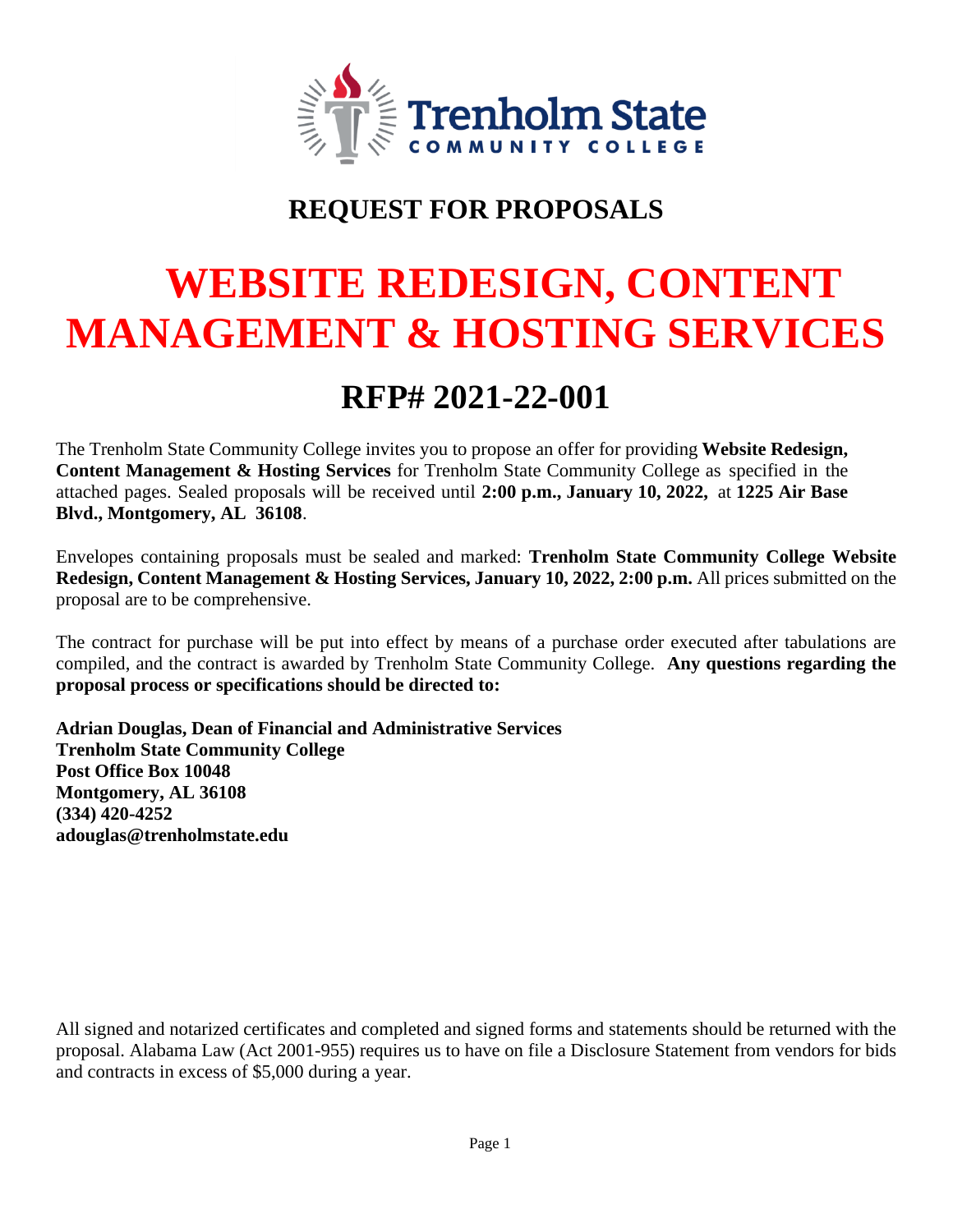## Contents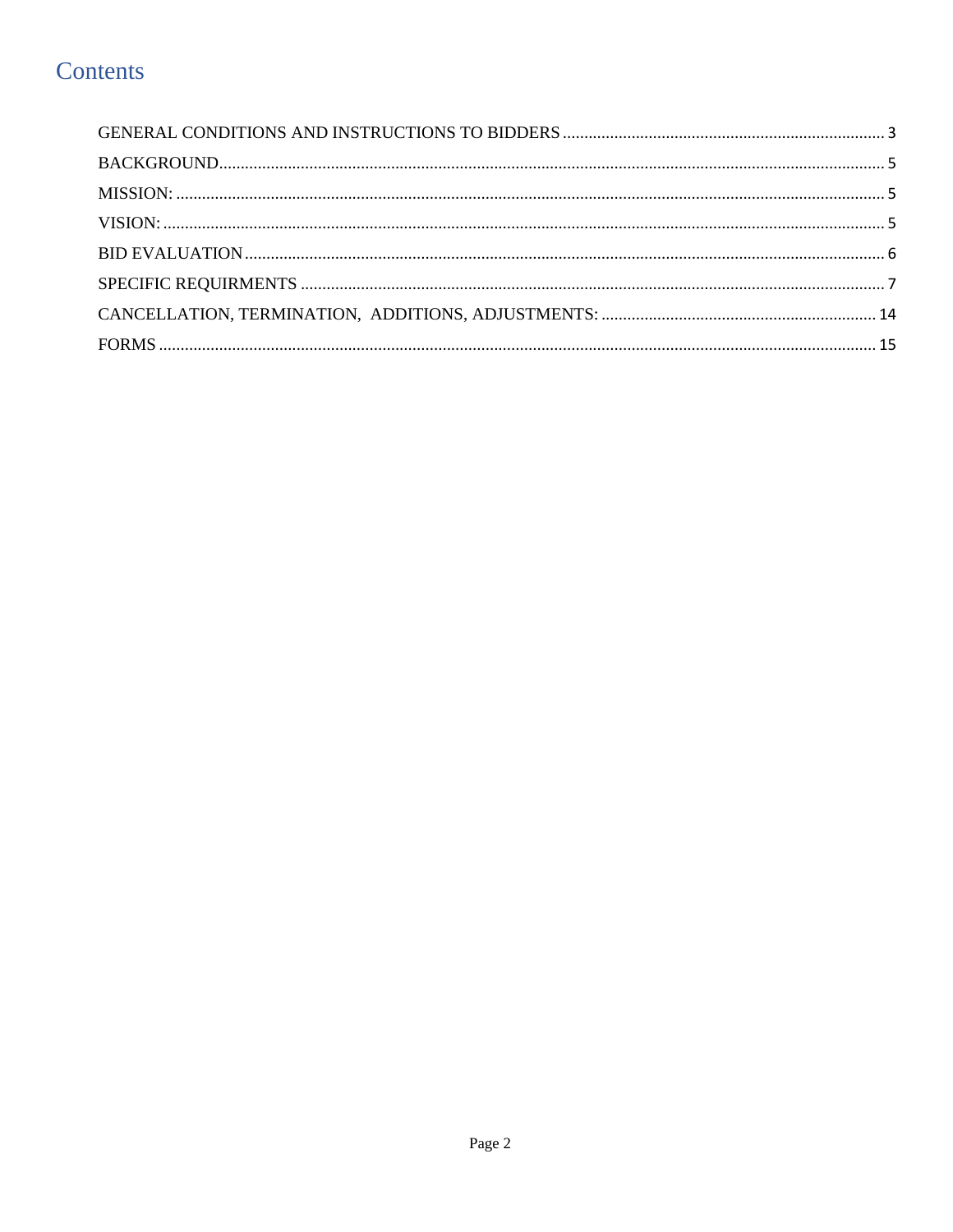#### <span id="page-2-0"></span>**GENERAL CONDITIONS AND INSTRUCTIONS TO BIDDERS**

In accordance with Act No. 2001-637, when state funds are used to fund a contract, preference must be given to resident contractors. Resident contractors must be granted preference to nonresidents in awarding contracts in the same manner as the states of nonresident contractors.

- 1. All bids are to be in sealed envelopes with the above bid number and opening date on the outside of the envelope. All forms should be completed and included in the sealed envelope. **Mark your bid to the attention of the Dean of Financial and Administrative Services**.
- 2. Only written modifications to proposals will be accepted.
- 3. All bid prices are to be quoted F.O.B. Trenholm State Community College (TSCC). It should be noted that TSCC does not have a loading dock and items too heavy or bulky to be handled by one person manually should be placed on a truck with a lift-gate. This cost must be included into the bid.
- 4. All items are to be new *(unless otherwise stated in the bid specifications)* and free from defects in material and workmanship. If items are defective or damaged or do not meet the specifications, they are to be replaced immediately by the vendor at no additional cost to Trenholm State Community College.
- 5. Trenholm State Community College (TSCC) reserves the right to accept or reject any bid or part thereof and waive informalities that may be deemed in the best interest of TSCC.
- 6. References in the specifications to name brands are for identification only and in no way are intended to eliminate or discourage the offering of substitute items which equal the specifications. Trenholm State Community College reserves the right to modify, correct or clarify specifications during the bid process.
- 7. Quantities listed on the specifications sheet are believed to be correct. However, Trenholm State Community College reserves the right to alter or vary the quantities.
- 8. No payments on partial shipments will be made until all items have been received in good condition.
- 9. Any and all damages caused to Trenholm State Community College (TSCC) by the successful bidder will be repaired promptly at no cost to TSCC.
- 10.If quotations are offered on substitute items, the bidder must include catalogues/brochures with complete descriptions and manufacturers' specifications. All substitute items must be clearly identified.
- 11.Guarantees/Warranties are to be furnished by the vendor as provided by the manufacturer.
- 12.All warranties must be clearly identified.
- 13.Trenholm State Community College is a State sponsored educational non-profit organization and as such is tax exempt. Bid prices are not to include tax. Tax exemption certificates furnished upon request.
- 14.No bid may be withdrawn after the scheduled closing time for receipt of bids for a period of thirty (30) days.
- 15.This proposal is to be made without connection with any other person, company, or parties making a bid or proposal and is to be in all respects fair and in good faith, without collusion or fraud.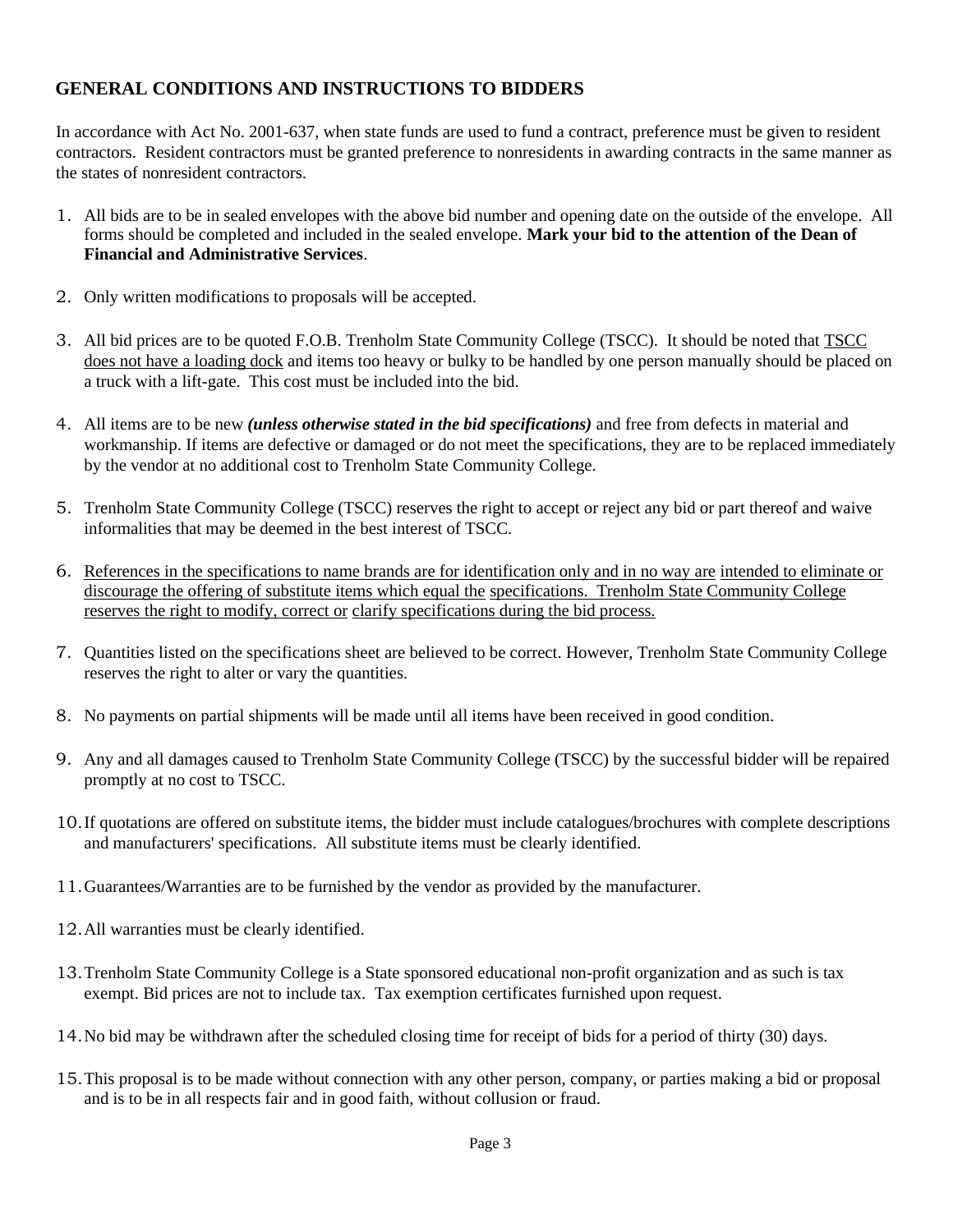- 16.Bidder must submit a completed and signed Disclosure Statement and W-9 Form, included in packet, with the bid.
- 17.All State of Alabama business entities must submit their E-verify MOU and Certification Statement prior to award.
- 18.The successful contractor must pledge to comply with Equal Opportunity Laws. It is the official policy of the Alabama Community College System including all postsecondary institutions under the control of the Alabama State Board of Education, that no person in Alabama shall, on the grounds of race, color, disability sex, religion, creed, national origin, or age, be excluded from participation in, be denied the benefits of, or be subjected to discrimination under any program activity or employment.
- 19.The contractor shall comply with all laws, ordinances, and regulations of any applicable federal, state, county, or city government, bureau, or department applicable to the performance of the services described herein. The College agrees to provide all cooperation reasonably necessary for such compliance. In addition, the contractor shall also comply with all College policies and regulations as may currently and/or in the future, pertain to service under the Contract. These laws, ordinances, regulations, and policies shall apply to the Contract throughout, and they will be deemed to be included in the Contract the same as though written out in full.
- 20.Additional information may be requested while proposals are under consideration.
- 21.The successful contractor will be notified of the award in writing.
- 22.Proposals shall be signed by an authorized representative of the contractor. All information requested should be submitted. Failure to submit all information requested may result in the College requiring prompt submission of missing information and/or giving a lowered evaluation of the proposal. Proposals which are substantially incomplete or lack key information may be rejected by the College. Mandatory requirements are those required by law or regulation or are such that they cannot be waived and are not subject to negotiation.
- 23.Two copies of the proposal should be bound or contained in a single volume where practical.
- 24.Ownership of all data, materials, and documentation originated and prepared for the College pursuant to the RFP shall belong exclusively to the College and be subject to public inspection in accordance with the Alabama Freedom of Information Act. Trade secrets or proprietary information submitted by the contractor shall not be subject to public disclosure under the Alabama Freedom of Information Act. Any confidential or proprietary data must be clearly marked.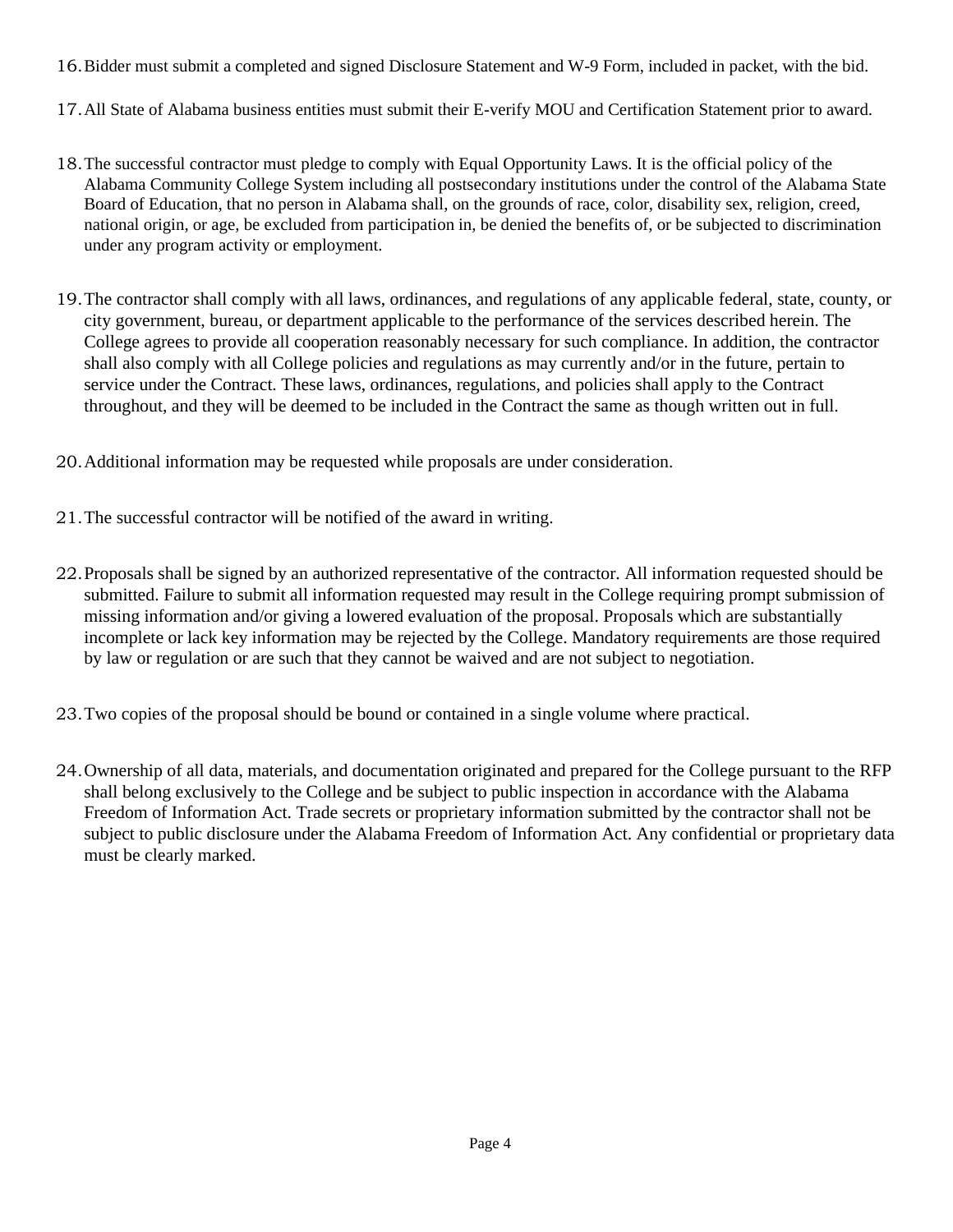#### <span id="page-4-0"></span>**BACKGROUND**

H. Councill Trenholm State Community College (Trenholm State) located in Montgomery, Alabama, serves as an educational and economic asset for the state of Alabama by offering associate degrees and certificate programs that prepare students for further education, fulfilling careers and life-long learning. Our students reflect our diverse local and global community, and the College integrates the strengths of many cultures, age groups, lifestyles, and learning styles into the life of the institution. The College provides affordable access to higher education, supports the success and achievements of all students, and maintains vibrant partnerships and pathways with educational institutions, community organizations, and local businesses and industries. The College is part of the Alabama Community College System, a statewide system of postsecondary colleges governed by the Alabama Board of Trustees.

The College operates one campus, Trenholm Campus, and nine instructional off-campus sites which includes five dual enrollment sites in our service area.

#### <span id="page-4-1"></span>**MISSION:**

Our mission is to provide comprehensive and accessible educational opportunities, including academic transfer and technical programs, designed to promote economic development, enhance workforce development, and improve the quality of life for the community.

#### <span id="page-4-2"></span>**VISION:**

Through our commitment to educational excellence, students will be prepared to meet the challenges of a global society, and the College will serve as the region's leading catalyst for economic and workforce development.

H. Councill Trenholm State Community College is accredited by the Southern Association of Colleges and Schools Commission on Colleges (SACSCOC).

Enrollment for 2019-2020 - Fall 1,526; Spring 1,203; Summer 570.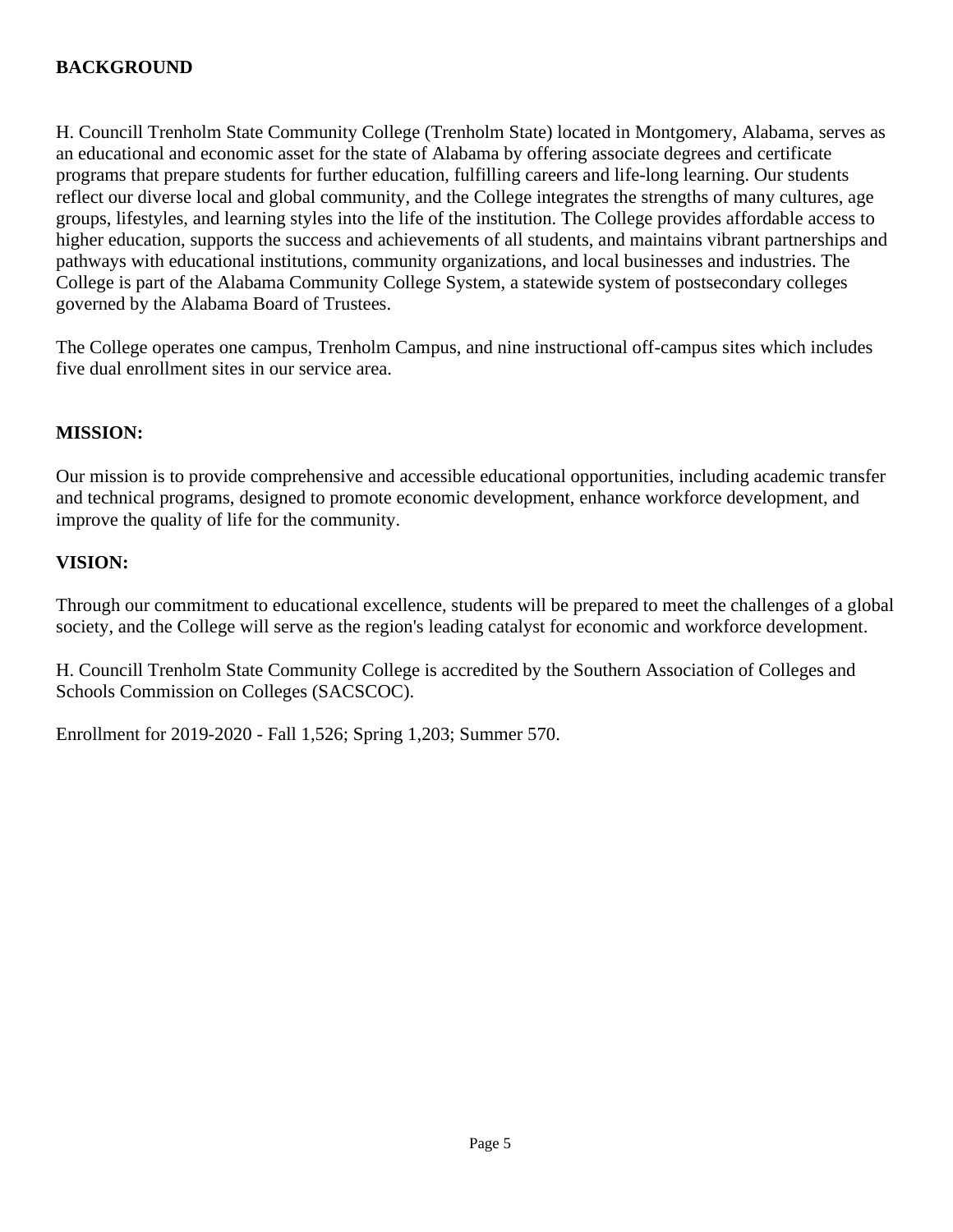### **Trenholm State Community College BID EVALUATION**

<span id="page-5-0"></span>Companies submitting bids will be evaluated on certain criteria, including:

- Bid Submission Responsiveness
- Design
- Delivery of Product
- Training
- Conversion of Current Site (Content Migration and Design)
- Browser Compatibility
- ADA Compliance
- Language Translator
- Photo/Video Gallery Integration
- Social Media Integration
- E-mail, Web Form and Database Integration
- Ability to Integrate with Active Directory
- Personnel Directory
- Workflow/Approval Process of Submitted Website Changes
- Analytical Tools
- Responsive Design for devices such as tablets and mobile devices
- WYSIWYG Editor
- Constrained Proportions/Image Editor
- Image Sliders
- Website Hosting
- Price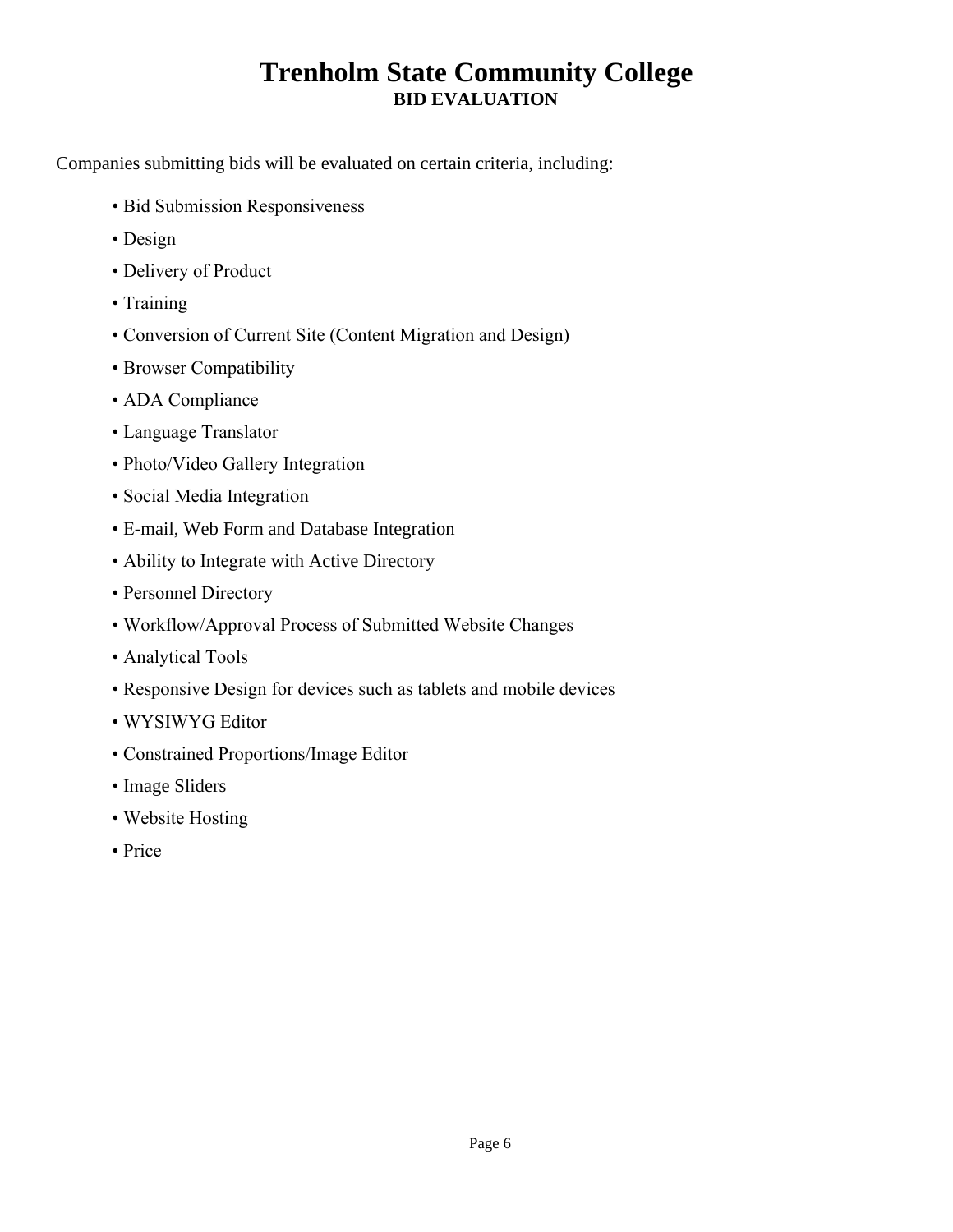#### **SPECIFIC REQUIRMENTS**

<span id="page-6-0"></span>This section contains specifications and relevant information vendors should use for the preparation of their responses. Vendors should respond as described to each specification. The responses along with the required supporting material, will be evaluated accordingly.

#### **1. Project Description**

#### *Project Objective/Goals*

The website has become a vital resource for the entire college and surrounding community. It is expected that this project will involve all areas of the institution and will require reworking content and site architecture and may require changes to internal policies and procedures.

The chosen vendor will design a custom website that can accomplish the following goals:

- Effectively communicate with prospective and current students—with the overall goal of increasing student enrollment.
- Engage alumni and community members in ongoing relationship with TSCC.
- Increase awareness of the College's mission and programs available; including programs offered on campus, through online instruction, at the College's various Adult Education sites.
- Increase participation in college-sponsored campus and regional events.
- Work in concert with print publications, email campaigns, and social media to provide additional information, dynamic content, and functionality.
- Develop content strategy to ensure updated, valuable content across all areas of the site.
- Improve search engine ranking, findability, website performance, and site usage.
- Ensure scalable architecture for ease of growth, maintenance, and change over time.
- Ensure access to users through traditional Web browsers, mobile, tablet, and alternative devices.

#### **2. Development Expectations**

#### *Platform Specifications*

The proposed solution should include a content management system (CMS) that will permit non-technical staff to easily update website content.

The proposed CMS should include but not be limited to:

- Support a decentralized content management strategy with the possibility to have multiple content authors, editors, and approvers.
- Have the capability to define authoring permissions and approval for individuals and groups with varied permission levels.
- Be scalable to accommodate growth in the number of sections, pages, and authors.
- Provide browser-based content editing capabilities.
- Support cross-platform and cross-browser compatibility and mobile access.
- Be compliant with WAI and section 508 of the Americans with Disabilities Act.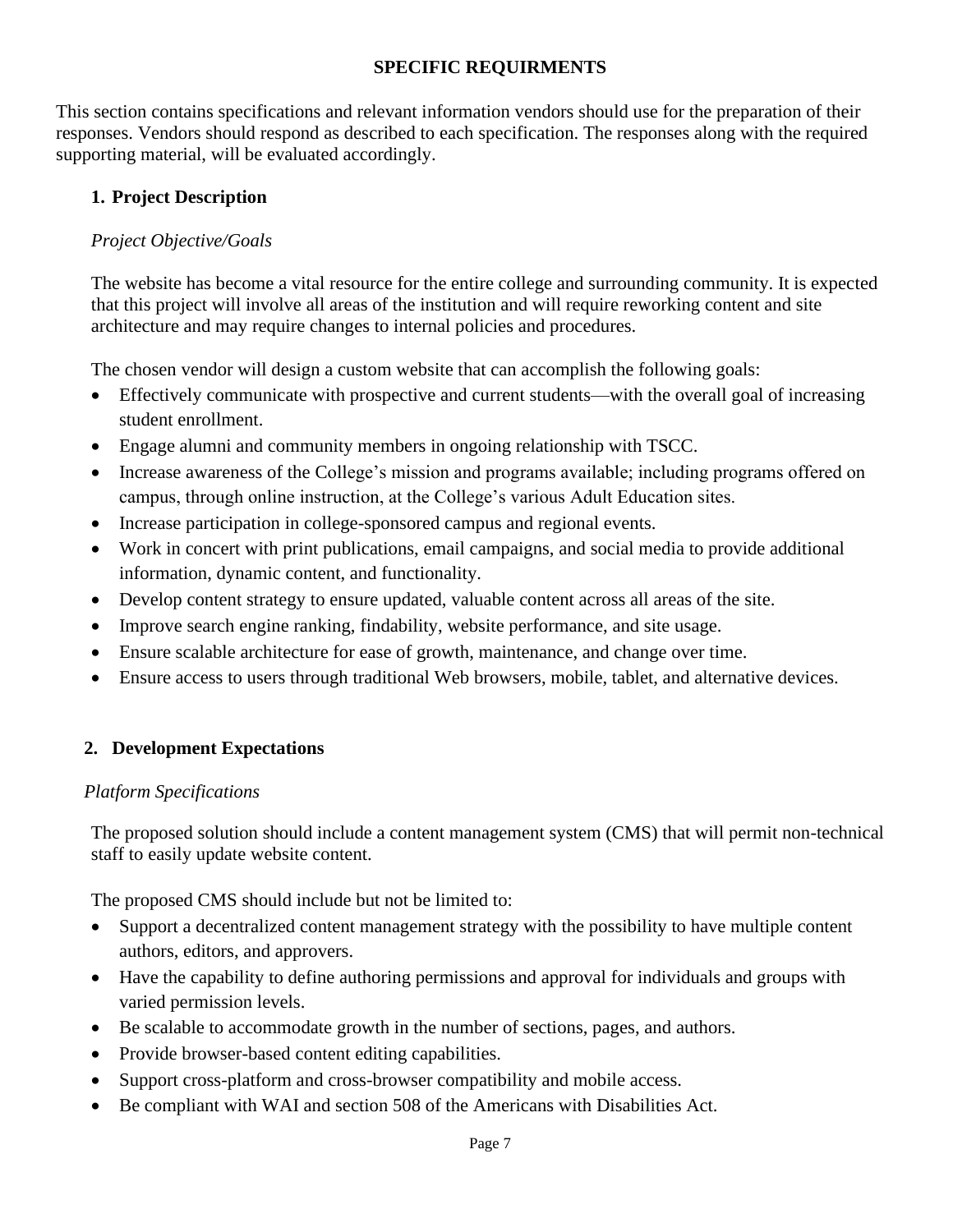• Use standards-based code that passes W3C validation for HTML and CSS.

The proposed CMS should support, but not be limited to the following features:

- Search & Advanced Search: Search entire site or specific sections, search within documents, search document metadata, search user listing (faculty/staff), refine results, search suggestions, efficient site indexing.
- Event Calendars: Multiple views, group filters, permission based, exporting options (iCal, Outlook).
- Document Libraries: Multiple views; document grouping/organization, embedded on multiple pages/sections; includes sorting options, advanced search, embedded metadata, email alerts/notifications, and integration with Canon eCopy for automated document upload through local network.
- Social Media: RSS feeds, blogs, and Wikis enabled for individuals or groups; Social media site links.
- Staff Directory/User Listing: Displays user listing and information from Active Directory accounts; Multiple views; predefined searches; advanced searches; browse by name, department, function.
- Announcements: Press releases, news updates, RSS feed, announcement archive, announcements available on home page and other areas of site, permission based, displayed based on date/expiration.
- Media: Embed audio/video, multimedia on site pages.
- Authentication: Based on active directory for all users. Image Galleries: grid view, list view, displays image information/meta data, slideshow view.
- Form Support: The ability to create Web forms to collect user input, data sent to email account, document library, or database; submission confirmation by email, user information automatically populated on form, anonymous submissions.
- Page Templates: Variety of page templates for column/grid structure available.
- Content Editing: Browser based, list of common modules available, permissions, approval process, multiple editors.
- Workflow Management: Ability to customize workflow. Approval process for pages, documents, images when needed.
- Web Analytics: Statistics for page views, unique visitors, referrers, search queries, export to Excel, visual display, custom reports.

The visual design of the TSCC website should:

- Provide consistent navigation, layout, and styles in a manner that is user-centric and intuitive.
- Be consistent with existing TSCC style guidelines and logo usage.
- Utilize Cascading Style Sheets (CSS) to control look and feel wherever possible.
- Provide an alternate style sheet optimized for printing with appropriate print logo and no unnecessary navigation elements.

**\*Note: Webpages that require JavaScript, CSS or other client-side technologies must degrade gracefully with minimal loss of functionality.**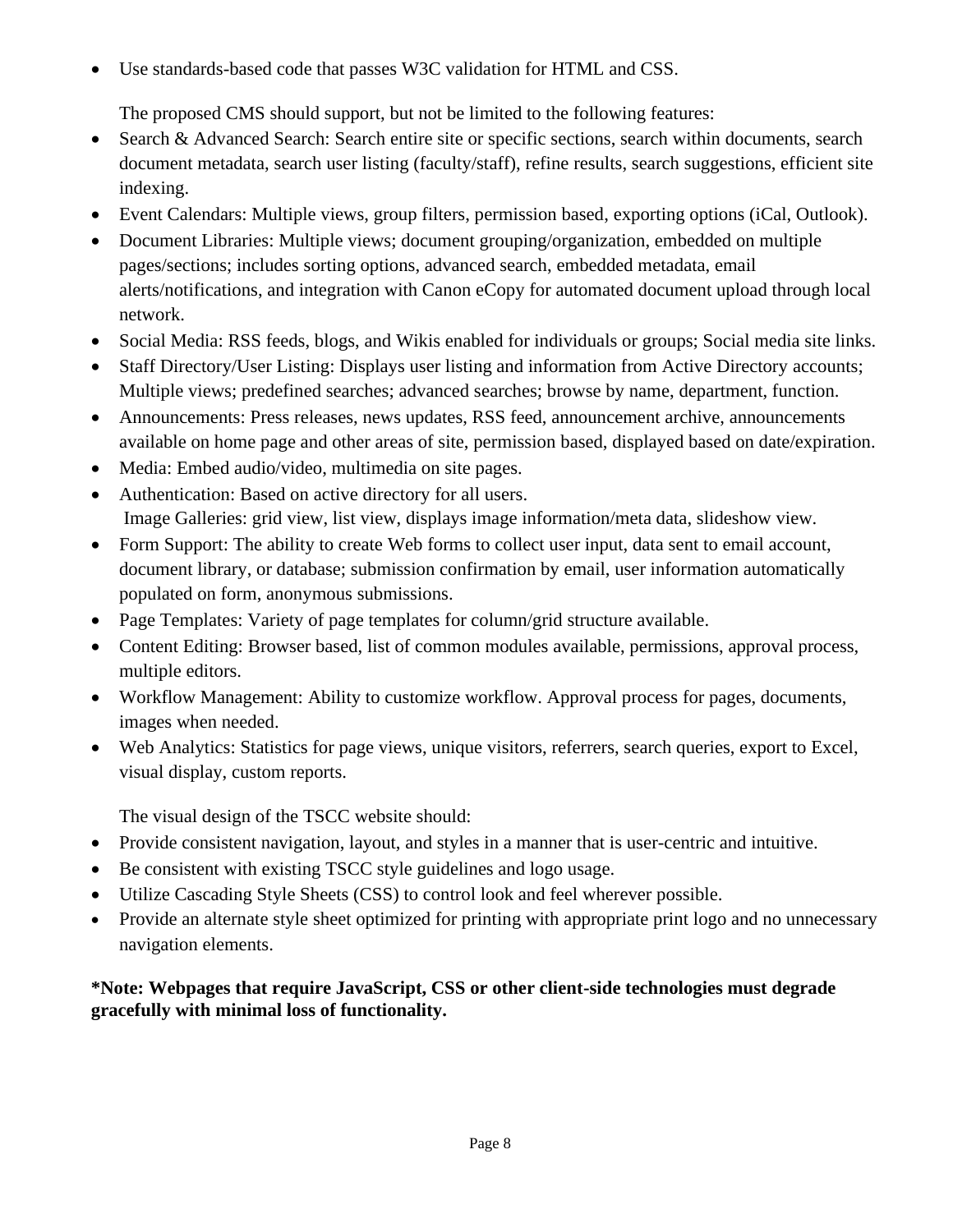#### **3. Hosting, Maintenance, and Warranty**

Vendor cost should include one year of hosting during development followed by a minimum of three years of hosting after site launch OR recommend a suitable hosting environment to support the website developed through this project. Vendor should provide proposed commitment of support, maintenance, and warranty of the TSCC website.

#### **4. Project Deliverables**

It is expected that at various points throughout this project the vendor will produce tangible documents, files or services including but not limited to the following:

- Detailed Project Plan
- Needs Analysis
- Site Audit
- Requirements Document
- Site Map
- Site Permissions Outline
- 2-3 static layouts and variations for institutional hierarchy
- Web content needed (copy, photos, files, etc.)
- Usability Testing Plan and Test Results
- Migration plan
- Identification and "training" of content providers/liaisons
- Create departmental web maintenance schedule
- Basics of writing for the web and training materials

#### **5. Source Files and Ownership**

All files used to create webpages, templates, images, or other elements associated with this project shall be delivered, and all copyrights transferred to Trenholm State Community College prior to project completion. This includes, but is not limited to, the following types of files, HTML, PHP, Javascript, CSS, Microsoft Word, PDF, Photoshop, TIFF, JPG, and Flash. Additionally, Trenholm State Community College may make subsequent changes to the site at its discretion. All rights of ownership will reside with Trenholm State Community College.

#### **6. Project Timeline**

Trenholm State Community College anticipates that the website redesign and implementation portion of this project should take approximately six months. Upon award, Trenholm State Community College and vendor will agree on the project timeline, considering the academic year. The timeline should clearly indicate development, design, and user-interface stages, including user testing. Any plan developed must consider annual hosting costs, as well as development costs.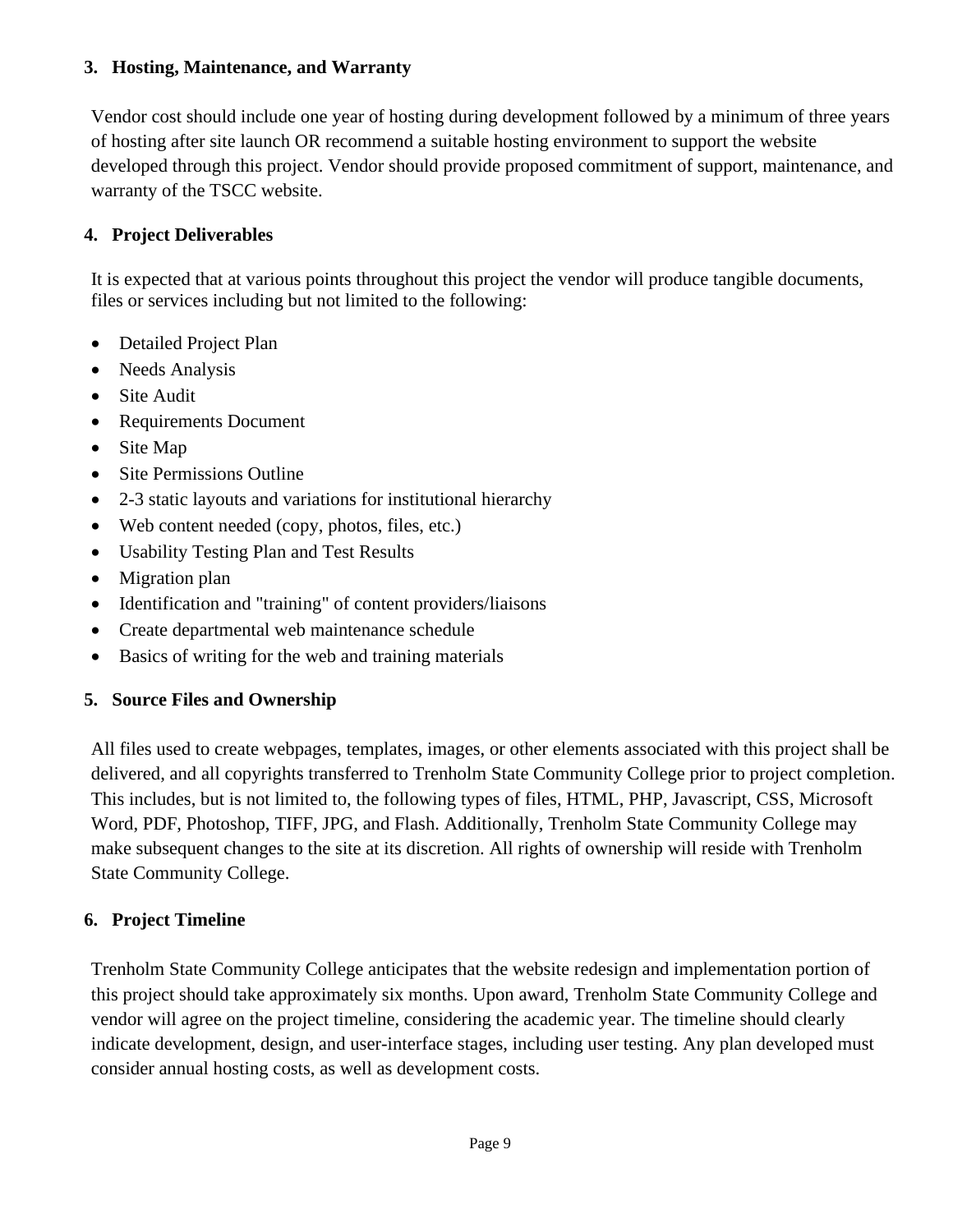#### **7. Price Guarantees**

The procuring entity shall pay the lower of the prices contained in the BID or an announced promotion price, educational discount price, general price reduction or large order negotiated price. Only general price reduction decreases will apply to all subsequent orders accepted by vendor after the date of the issuance of the revised prices.

**Pricing Sheet** - The pricing sheet must include:

- Identify cost of the base system
- Identify cost of additional modules not included in the base system
- Identify annual cost of hosting with unlimited bandwidth and 99.9 percent uptime
- Identify cost of various storage tiers (if applicable, unlimited storage preferred)
- Identify cost of initial setup including conversion of existing site
- Identify cost of annual maintenance
- Identify cost of initial training
- Identify cost of subsequent training per hour on site
- Identify cost of subsequent support per hour via internet/e-mail/phone
- Identify cost of consulting per hour

#### **8. Technical Support**

The vendor agrees to maintain telephone/email availability for issues involving the software and the hosting of the software. Technical Support shall be accessible to college personnel who wish to obtain competent technical assistance regarding the installation or operation of products supplied by the vendor.

#### **9. Customer Satisfaction**

Vendors must submit customer satisfaction statistics or survey results concerning the quality of the products and/or services offered. Vendors must submit three (3) current (within two-years) references of entities of similar size and complexity, and/or entities that have or are currently receiving similar products and services to those proposed by the vendor for this procurement. Each reference must include the name of the contact person, address, telephone number and description of products and services provided.

#### **10. Primary Account Representative**

Vendors must identify by name and location both the proposed primary account representative and the marketing supervisor who will be responsible for the performance of the agreement. Any changes to this information must be immediately sent to the College.

#### **11. Oral Presentation and Demonstration**

Vendors agree to provide to the Evaluation Committee the opportunity to meet with and question the proposed primary account representative (if deemed necessary by the Evaluation Committee).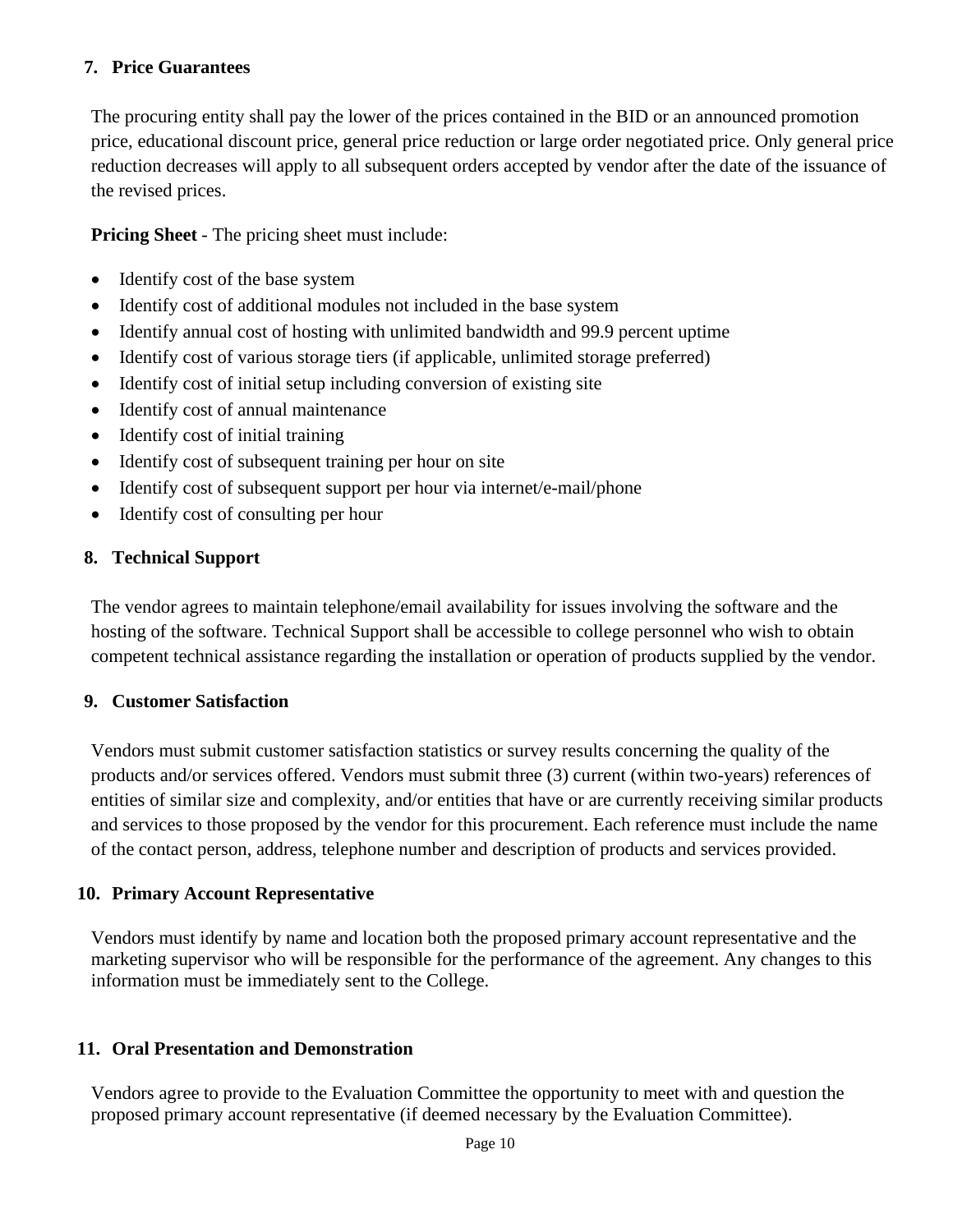#### **12. Scope of Work**

The vendor shall deliver described products and services to the College in accordance with the terms of this agreement. This Agreement is a contract. Accordingly, the vendor shall provide products or services only upon the issuance and acceptance by vendor of valid "purchase orders". Vendor may offer authorized educational institutions educational price discounts.

#### **13. Order of Precedence**

Each purchase order that is accepted by the vendor will become a part of the agreement as to the products and services listed on the purchase order only; no additional terms or conditions will be added to this agreement as the result of acceptance of a purchase order.

In the event of any conflict among these documents, the following order of precedence shall apply:

- A. The terms and conditions of this BID
- B. Exhibits to this agreement
- C. The list of products and services contained in the purchase order;
- D. Vendor's response

#### **14. Payment Provisions**

*All payments under this agreement are subject to the following provisions:* 

- Acceptance
- The College shall determine whether all products delivered to it meet the vendor's published specifications.
- No payment shall be made for any products until the products have been accepted by the College.
- The College has thirty (30) days from the receipt of products or services to accept or reject the products or services.

#### Payment of Invoice

- Invoices may be issued upon acceptance of products and services by the College.
- Payments shall be submitted to the vendor at the address shown on the invoice.
- Payment shall be tendered to the vendor within thirty (30) days of the receipt of the invoice.
- No Partial Shipments shall be accepted, and no partial payments shall be made.
- Payments shall be made upon the complete delivery of products and services by the vendor.

Invoices

• Invoices shall be submitted to the College.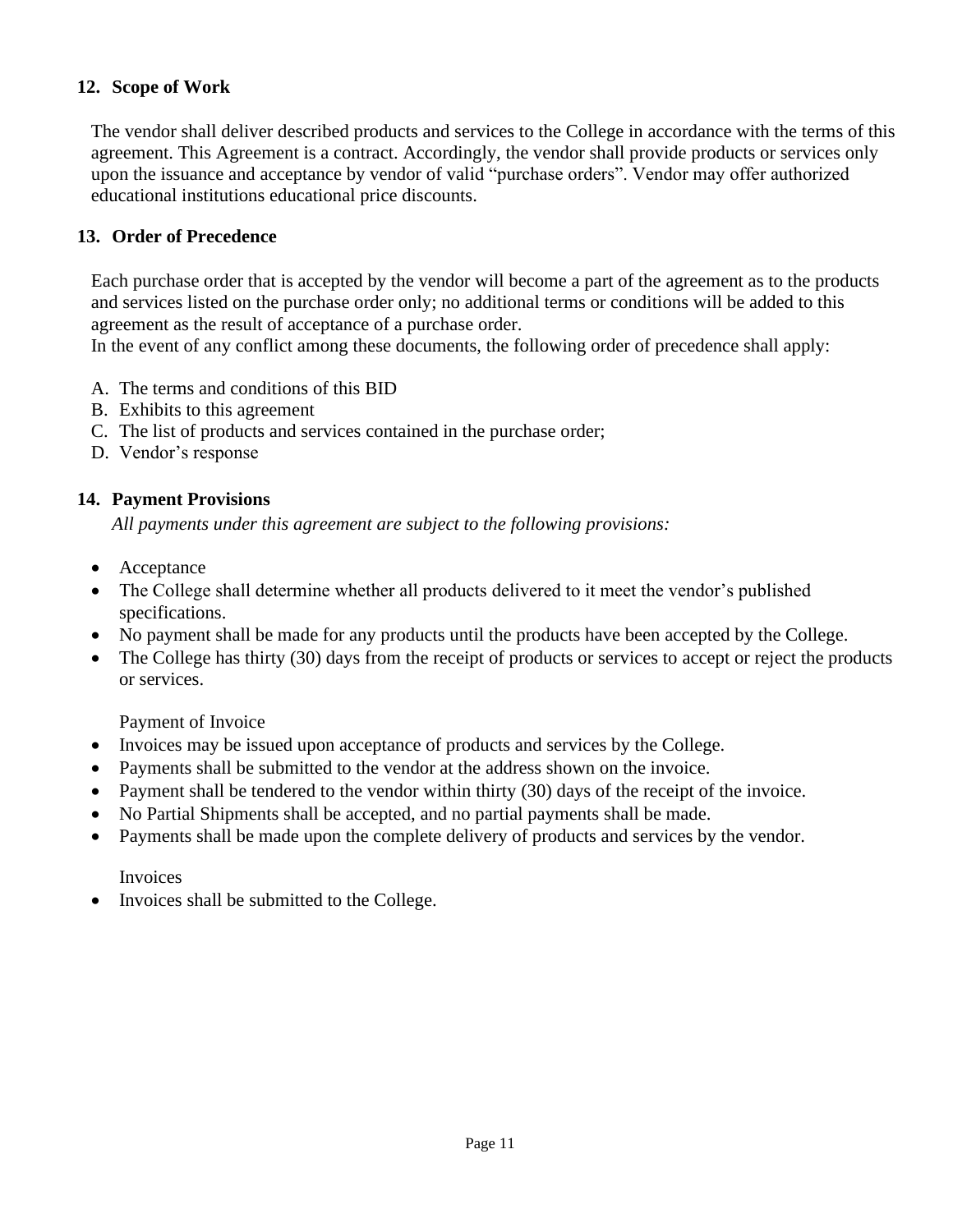#### **15. Bid Response Requirements**

In addition to addressing the specifics outlined in this document and consideration of the conditions outlined below, proposals must also include the following details about your company on company letterhead:

- Company Information
- Company name
- Company Location(s)
- Description of company
- Description of the type of services you provide.
- Please describe your approach to this work, including methodology and deliverables for discovery, quality assurance, for proposing look and feel, project management, and communication.
- Creative proposal detailing the creation of a new custom Trenholm State Community College website that yields much more than just a new "look and feel," but is a vital resource for the entire college and surrounding community that utilizes both custom and templated pages.
- Description of proposed Content Management System that will be utilized for future management of Trenholm State Community College website.
- Cost proposal, broken down by phases or deliverables.
- A proposed project timeline, including a summary of your process for development projects like ours that require working with a committee and getting input from college stakeholders and constituency groups including: Students (prospective and current), Faculty, Staff, Administration and Community.
- Description of the people who would work on this project and summary of their experience.
- Provide examples of your work most relevant to our project.
- Statement of proposed commitment of support, maintenance, and warranty of the TSCC website.
- Disclosure of possible conflicts of interest.
- Disclosure of complaints, current or pending actions, legal or otherwise.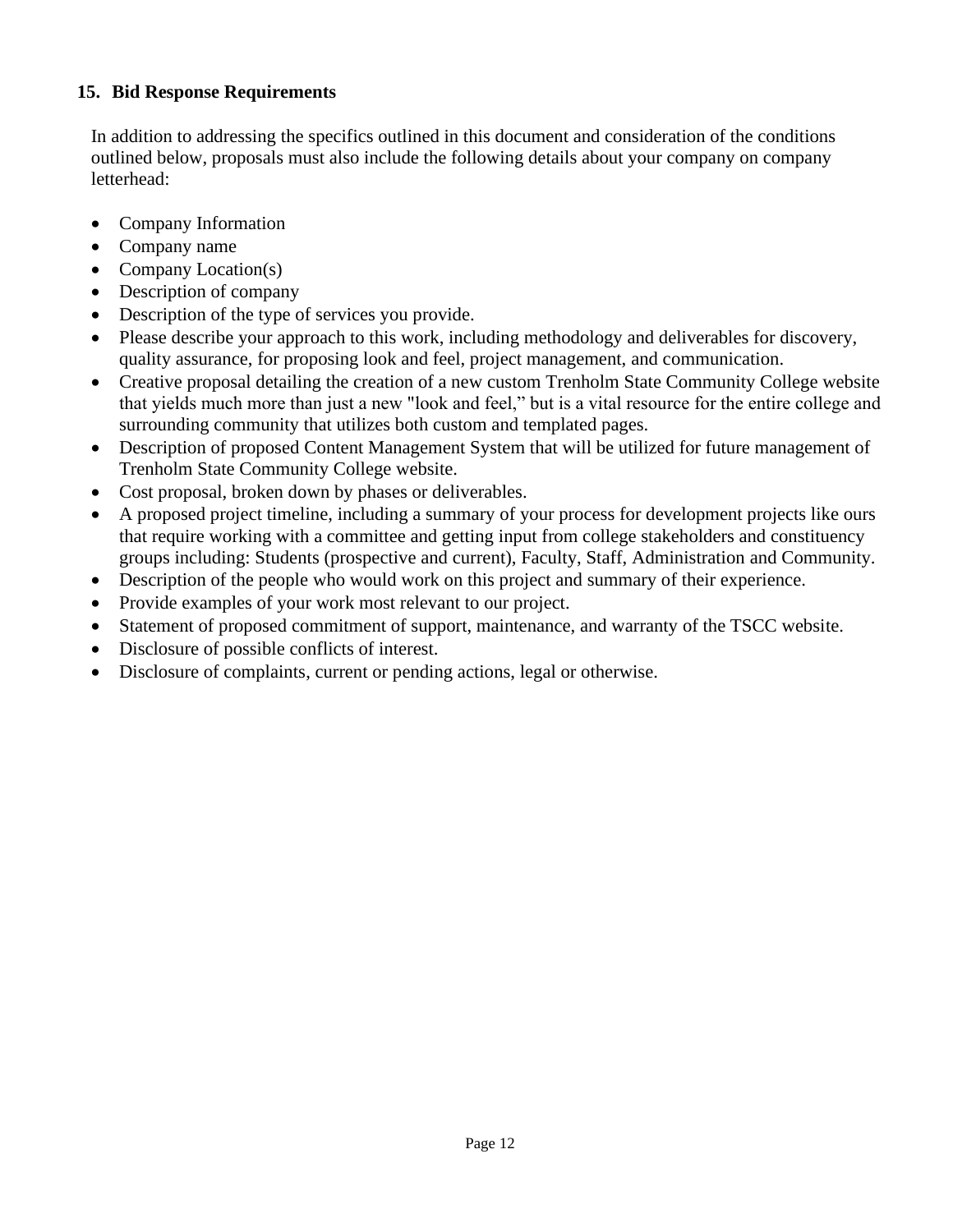#### **The College needs a comprehensive price breakdown for the total Bid.**

#### **Year One:**

Identify cost of the base system \$ Identify cost of additional modules not included in the base system \$ Identify annual cost of hosting with unlimited bandwidth and 99.9 percent uptime \$ Identify cost of various storage tiers (if applicable, unlimited storage preferred) \$ Identify cost of initial setup including conversion of existing site \$ Identify cost of annual maintenance \$ Identify cost of initial training \$ Identify cost of subsequent training per hour on site \$ Identify cost of subsequent support per hour via internet/e-mail/phone \$ Identify cost of consulting per hour \$ **Total Bid Amount \$** 

#### **Year Two:**

Identify cost of the base system \$ Identify cost of additional modules not included in the base system \$ Identify annual cost of hosting with unlimited bandwidth and 99.9 percent uptime \$ Identify cost of various storage tiers (if applicable, unlimited storage preferred) \$ Identify cost of initial setup including conversion of existing site \$ Identify cost of annual maintenance \$ Identify cost of initial training \$ Identify cost of subsequent training per hour on site \$ Identify cost of subsequent support per hour via internet/e-mail/phone \$ Identify cost of consulting per hour \$

#### **Total Bid Amount \$**

#### **Year Three:**

Identify cost of the base system \$ Identify cost of additional modules not included in the base system \$ Identify annual cost of hosting with unlimited bandwidth and 99.9 percent uptime \$ Identify cost of various storage tiers (if applicable, unlimited storage preferred) \$ Identify cost of initial setup including conversion of existing site \$ Identify cost of annual maintenance \$ Identify cost of initial training \$ Identify cost of subsequent training per hour on site \$ Identify cost of subsequent support per hour via internet/e-mail/phone \$ Identify cost of consulting per hour \$ **Total Bid Amount \$** 

**(Renewal) – Year Four: Total Bid Amount \$** 

**(Renewal) – Year Five: Total Amount \$**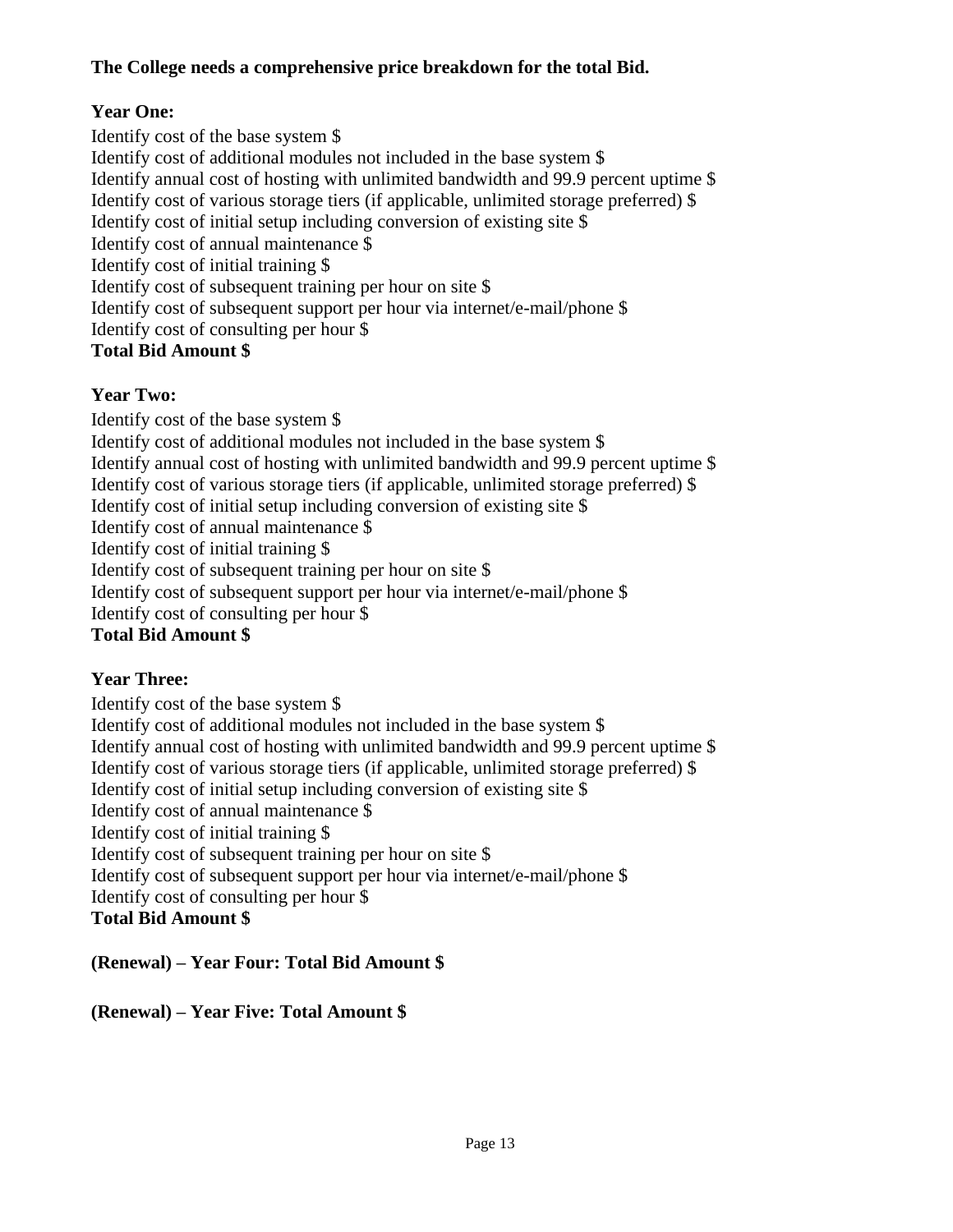#### <span id="page-13-0"></span>**CANCELLATION, TERMINATION, ADDITIONS, ADJUSTMENTS:**

- A. In the event that the Contractor breaches any of the terms and provisions of the Contract, the College reserves the right to accurately and specifically describe the unsatisfactory performance or condition in a written notice by registered or certified mail to the Contractor and expect that the condition be corrected within a thirty (30) day period from the date the notice is received by the Contractor. If the described performance or condition is not corrected satisfactorily within this time period, a thirty (30) day notice of cancellation of the contract may be given to the Contractor, by registered or certified mail.
- B. In the event that the College breaches any of the terms and provisions of the Contract, the Contractor reserves the right to accurately and specifically describe the alleged breach in a written notice by registered or certified mail to the College and expect that this breach be corrected within a thirty (30) day period from the date the notice is received by the College. If the described breach is not corrected satisfactorily within this time period, a ninety (90) day notice of cancellation of this Contract may be given by registered or certified mail to the College. The College and Contractor also agree that either party may terminate the Agreement upon (30) days' written notice to the other party without cause and without penalty.
- C. Either party to the contract may make a written request for a review of its provisions and terms at any time and may agree to amend or revise any or all provisions and terms. All such mutually agreed upon adjustments must be in writing, signed by the authorized representatives of both parties, and the contract amended to include the same.
- D. Neither party shall assign nor transfer the Contract or any part of the same nor enter into any subcontract for services under this Contract without the prior written approval of the other party.
- E. The Contractor is providing the services described herein as an independent contractor of the College, not as the College's agent or representative. The Contractor shall not, in any manner, use the credit or the name of the College in connection with its business or affairs except as specifically authorized in the Contract or as approved prior to such use by the College.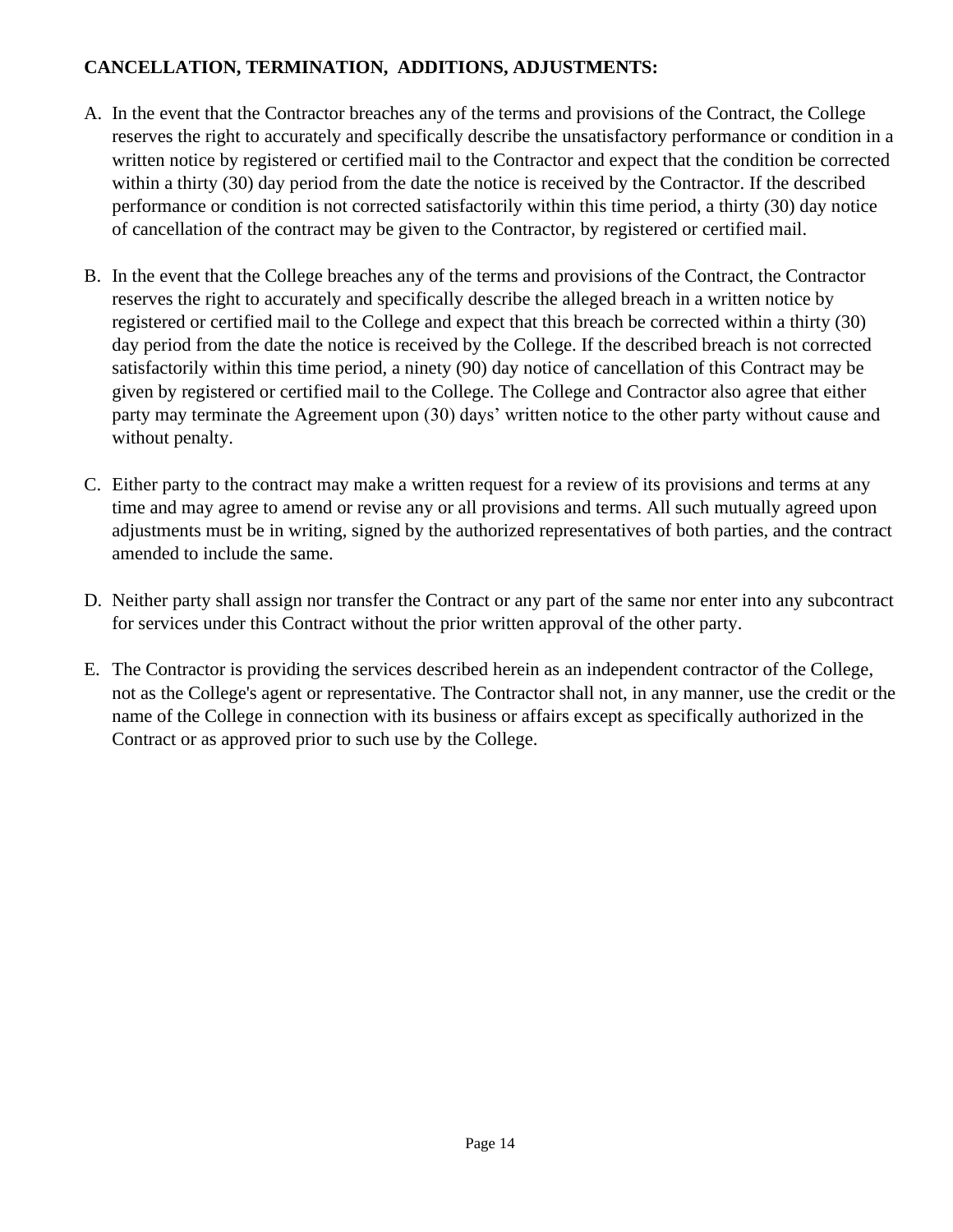# <span id="page-14-0"></span>**FORMS**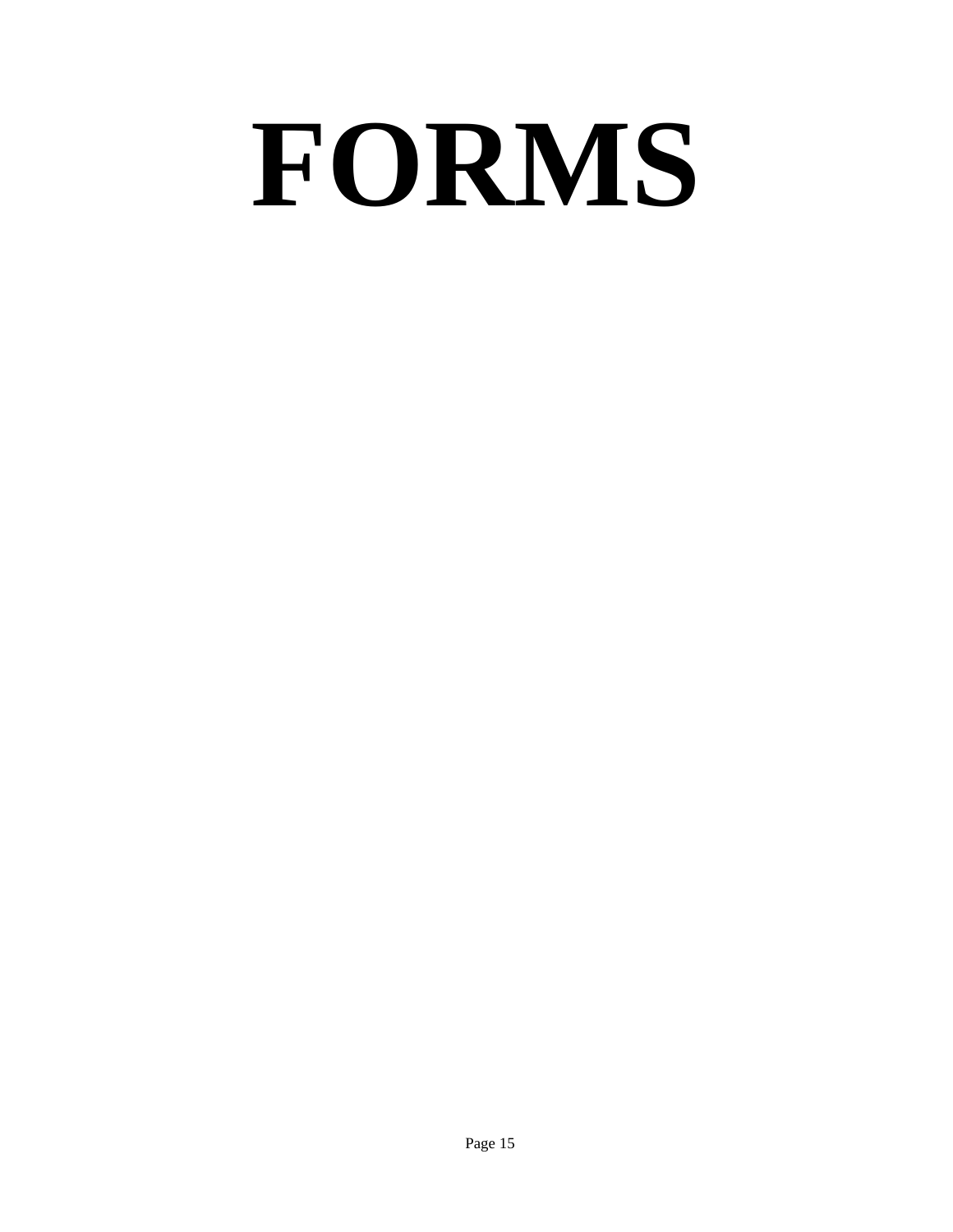#### **Bid Certificate**

I hereby affirm I have not been in any agreement or collusion among bidders or in restraint of freedom of competition, by agreement to bid at a fixed price or to refrain from bidding, or otherwise.

> \_\_\_\_\_\_\_\_\_\_\_\_\_\_\_\_\_\_\_\_\_\_\_\_\_\_\_\_\_ Firm or Company Name

\_\_\_\_\_\_\_\_\_\_\_\_\_\_\_\_\_\_\_\_\_\_\_\_\_\_\_\_ Address

\_\_\_\_\_\_\_\_\_\_\_\_\_\_\_\_\_\_\_\_\_\_\_\_\_\_\_\_ City, State and Zip Code

\_\_\_\_\_\_\_\_\_\_\_\_\_\_\_\_\_\_\_\_\_\_\_\_\_\_\_\_ Telephone Number

\_\_\_\_\_\_\_\_\_\_\_\_\_\_\_\_\_\_\_\_\_\_\_\_\_\_\_\_\_\_\_\_\_\_\_ Signatures of Company Representative

#### **BID CERTIFICATE MUST BE NOTARIZED**

\_\_\_\_\_\_\_\_\_\_\_\_\_\_\_\_\_\_\_\_\_\_\_\_\_\_\_\_\_\_\_\_\_\_\_\_\_\_\_\_\_\_

\_\_\_\_\_\_\_\_\_\_\_\_\_\_\_\_\_\_\_\_\_\_\_\_\_\_\_\_\_\_\_\_\_\_\_\_\_\_\_\_\_\_

Sworn and subscribed before me this the \_\_\_\_\_day of \_\_\_\_\_\_\_\_\_\_\_\_\_\_\_\_\_\_\_, 20

Notary Public

Date my commission expires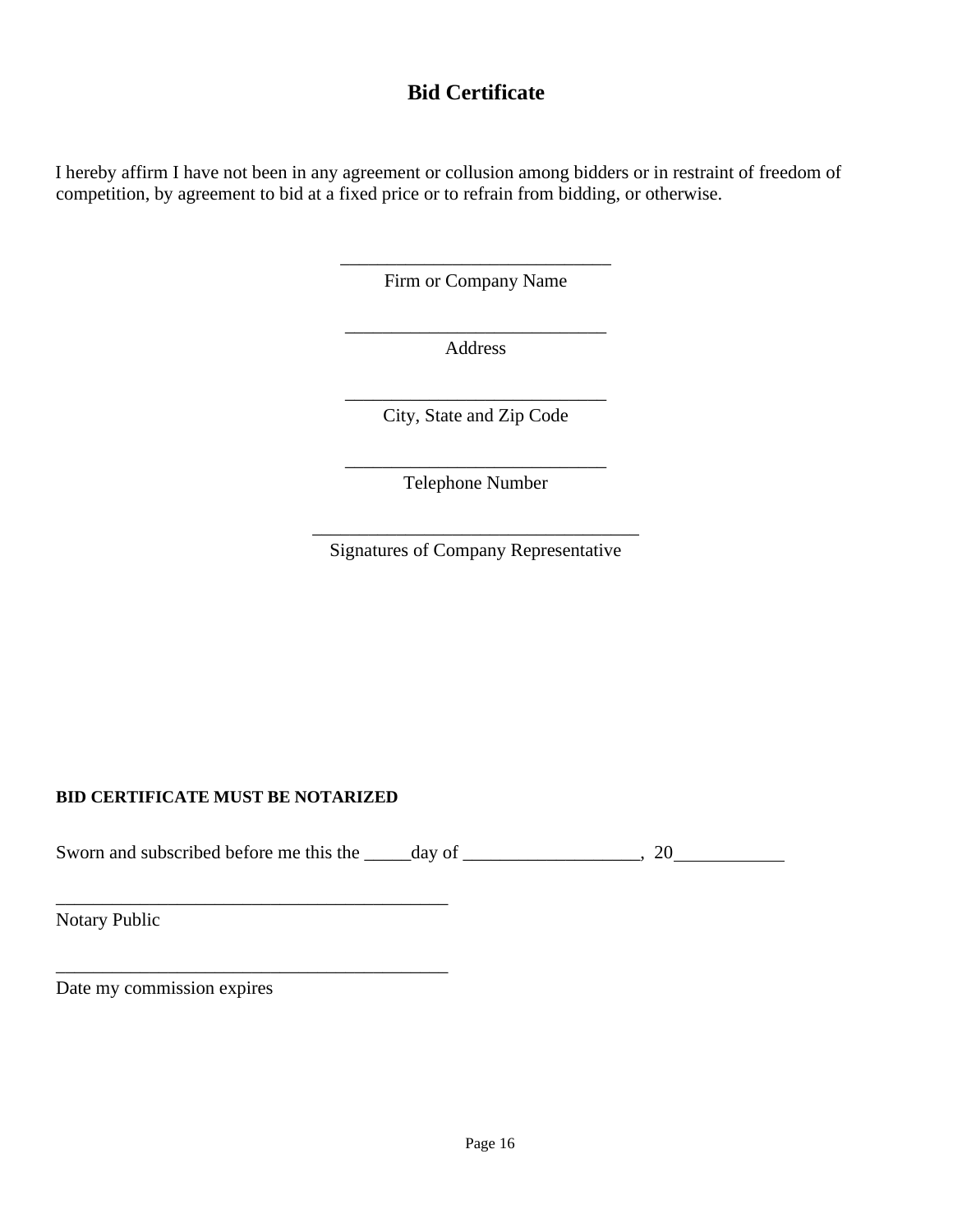#### **Nonresident Bidder Information**

Act Number 2001-637 of the 2001 Alabama Legislature, which became effective on May 21, 2001, and is codified as Code of Alabama, Section 39-3-5, provides as follows:

**Section 1:** In the letting of public contracts in which any state, county, or municipal funds are utilized, except those contracts funded in whole or in part with funds received from a federal agency, preferences shall be given to resident contractors, and a nonresident bidder domiciled in a state having laws granting preference to local contractors shall be awarded Alabama public contracts only on the same basis as the nonresident bidder's state awards contract to Alabama contractors bidding under similar circumstances; and resident contractors in Alabama, as defined in Section 39-2-12, be they corporate, individuals or partnerships, are to be granted preference over nonresidents in awarding of contracts in the same manner and to the same extent as provided by the laws of the state domicile of the nonresident.

**Section 2:** A summary of this law shall be made a part of the advertised specifications of all projects affected by this law.